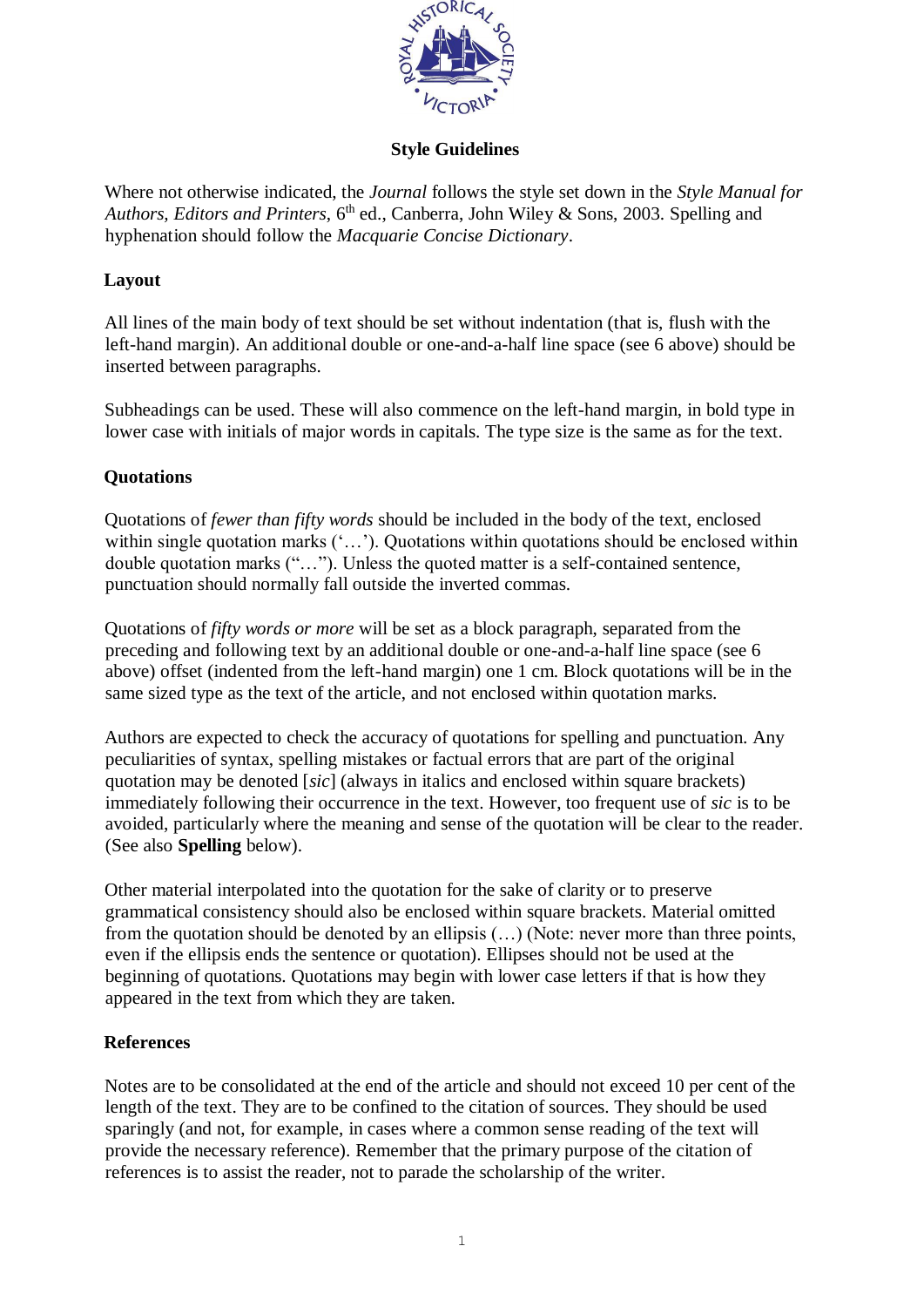A reference will be denoted by a superscripted Arabic numeral in the text (thus.<sup>5</sup>). Numerals will run in numerical sequence from the beginning to the end of the article; reference marks other than numerals should not be used. Do not use brackets, do not use full stops after numerals, and do not repeat numerals.

**Please use the automatic endnote facility in Word (in the Insert menu) to organise your endnotes. Manuscripts will be returned to the author for revision if endnotes are formatted incorrectly. If the endnotes are not revised correctly, the manuscript will not be accepted.**

To avoid distracting the reader, reference numerals should be inserted at the end of a sentence after all other punctuation, rather than interrupting the flow of the sentence.

### **Citation of References**

### *Books*

In citing **books** use the sequence: Author's name, Book title and subtitle, Place of publication, Publisher, Year of publication, Page number(s) thus:

Geoffrey Serle, *The Golden Age: A History of the Colony of Victoria, 1851–1861*, Melbourne, Melbourne University Press, 1963, p. 61.

If the book is the work of more than one author, all should be cited thus:

William J. Metcalf and Elizabeth Huf, *Herrnhut: Australia's First Utopian Commune*, Melbourne, Melbourne University Press, 2002, p. 18.

*Notes*: In citing place of publication, give the name of the city rather than a suburb (e.g. 'Melbourne' rather than 'Parkville', 'Carlton' or 'Carlton South', the addresses sometimes given for MUP publications).

If the book is the work of corporate authorship, give the name of the corporate body as the author.

If the book has been through more than one edition, make sure that it is clear which edition you are citing thus:

Geoffrey Blainey, *The Rush that Never Ended: A History of Australian Mining* (1963), Melbourne, Melbourne University Press, 2nd edn, 1969, p. 71.

**Subsequent references** to books already cited: Use author surname and page number thus:

Serle, p.192.

If you are referring to two or more works by the same author in your article, such as Serle's *Golden Age* and his *Rush to be Rich*, use author surname and short title of book to distinguish between them. A second reference to *Golden Age* would thus read:

Serle, *Golden Age*, p. 185.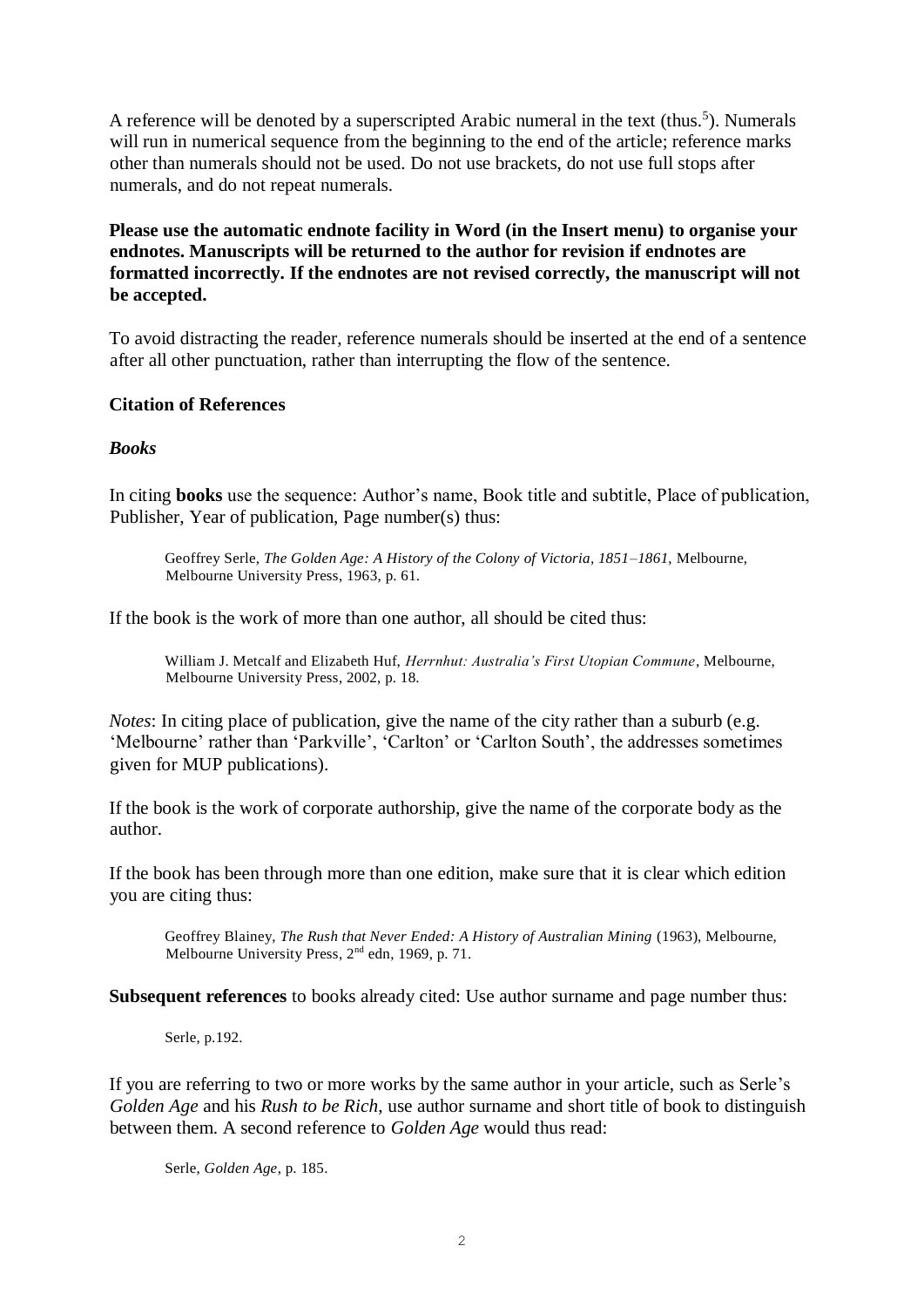The styles *ibid.*, *op. cit.*, *loc. cit.* and *id.* to refer to an earlier citation should not be used; use instead the short title form referred to above.

### *Articles*

In citing **articles**, use the following sequence: Author's name/Title of article/Title of journal or magazine in which the article is published/Volume and issue number if applicable/Date of publication/Page number(s) thus:

John Lack, 'The Legend of H.V. McKay', *Victorian Historical Journal*, vol. 61, nos 2 & 3, August 1990, p. 127.

### *Chapters*

In citing from books comprising chapters, or collections of articles, by different authors, the following format should be used:

A.G.L. Shaw, 'The Hollow Conqueror and the Tyranny of Distance' (1967), in Ged Martin (ed.), *The Founding of Australia: The Argument about Australia's Origins*, Sydney, Hale & Iremonger, 1978, p. 125.

In the example above, the first date (in brackets) is the date of original publication of the article.

### *Theses*

The first citation should contain: Author's first name(s) or initials, surname, title of thesis, type of thesis, university, date of completion, and page reference if appropriate.

G.F. Walsh, 'The Origins of the Clerical Workers' ALP Industrial Group', MA thesis, La Trobe University, 1978, pp. 86–96.

*Note*: The titles of articles, chapters and theses are always enclosed in single quotation marks and **never** italicised. Titles of journals, magazines and books are **always** italicised.

## *Unpublished material*

In the first citation, the general rule is to cite the document first, followed by the name of the collection and the file number, then the name and location of the archive:

Sir Henry Barkly to Henry Labouchere, Secretary of State, 28 February 1857, VPRS 1084/P000, Unit 3, Public Record Office of Victoria, Melbourne (PROV).

(Both the Public Record Office and the National Archives recommend the reverse format, that is the citation and location of the archival authority first ['PROV' or 'NAA'], followed by the agency, series, unit and item. We prefer the format cited above.)

*Notes*: If two citations are needed in the one sentence, include both in the one endnote.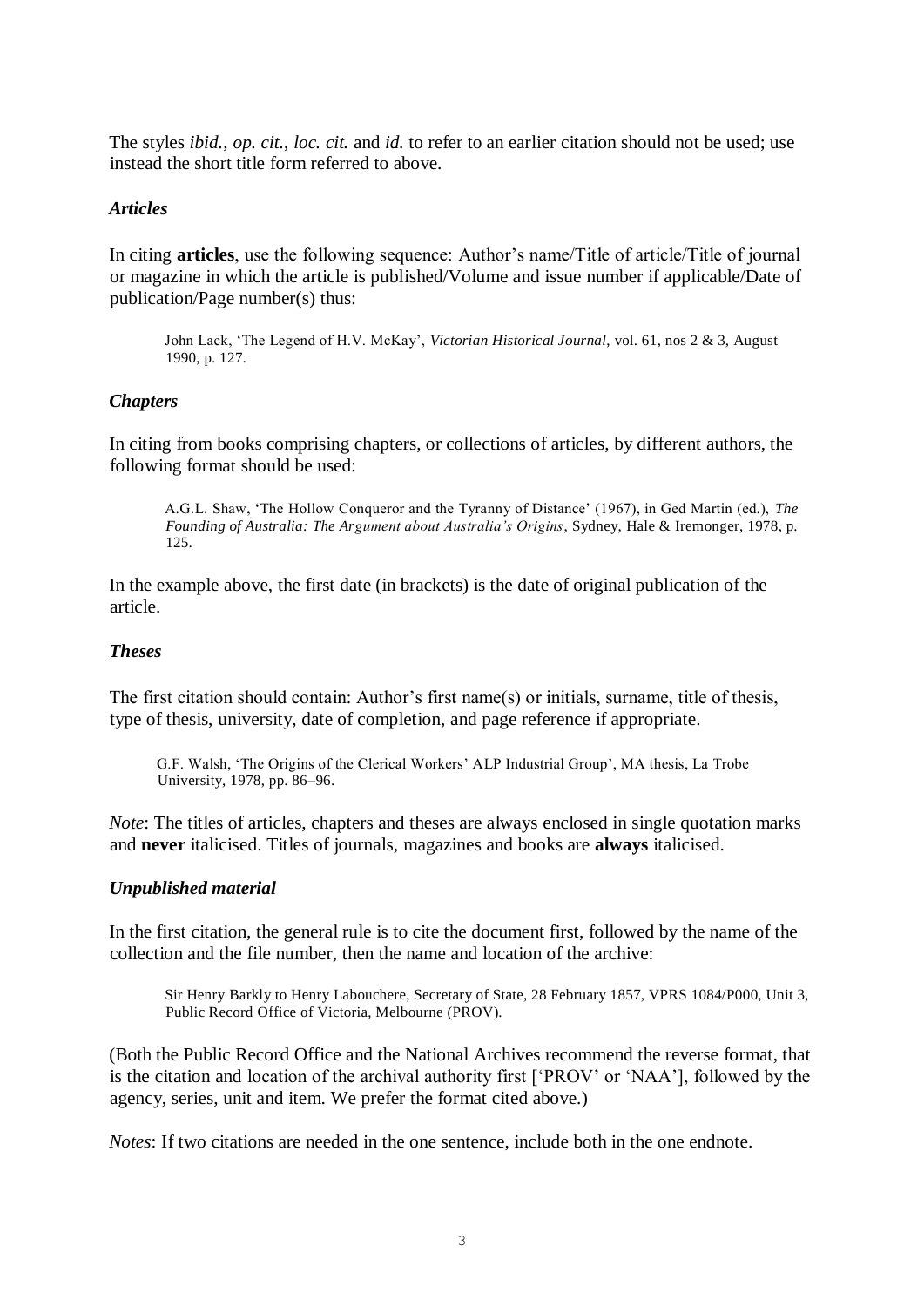Where you are citing material from different sources under the same reference, use semicolons to separate the cited sources.

If a quotation is only part of a sentence, the full stop comes after the quotation mark: Robin Jones concluded that, all things considered, she was 'not particularly radical at university'.

### *Newspapers*

For endnotes, put the substantive title of the paper in italics, omitting 'The' (e.g. *Age*, or *Argus*—NOT *The Age* or *The Argus*), the only exception being *The Times* of London.

In the text of articles, the standard procedure is to put 'the', but without italicisation or capitalisation—e.g. 'As the *Argus* editorial argued'. Again the exception is *The Times* of London.

### **Numerals**

Except in tables, spell out numbers from one to twenty. 'One thousand' and 'one million' can also be spelt out, as can any approximate number greater than one hundred ('More than four thousand Australian residents were interned during the First World War'). Any number that begins a sentence must also be spelt out. Otherwise, numbers over twenty should be expressed in numerals. Smaller numerals may also be used when parts of lists or to avoid confusion.

e.g. 10 twenty-year-olds, 15 seven-year-olds or 16 greatgreat-grandparents, 8 great-grandparents and 4 grandparents.

#### **Spans of figures**

As a general rule, spans of figures, such as a range of page numbers, should use as few figures as possible, except for numbers between 10 and 19 in each hundred. For example:

> 1–7, 9–11, 11–13, 19–21, 199–200, 209–11, 211–13, 219–21, 223–4

Note that spans of numbers are usually separated by an en dash [–] rather than a hyphen [-]. However, if authors are unable to insert en dashes, hyphens may be substituted. A global correction will be made when editing for publication.

#### **Dates**

1 January 1992 19th century

Spans of dates should not follow the general rule of spans of figures (see above) but use a fuller form:

1851–54 *or* 1852–1854 1914–18 *or* 1914–1918 22–26 October *not* 22–6 October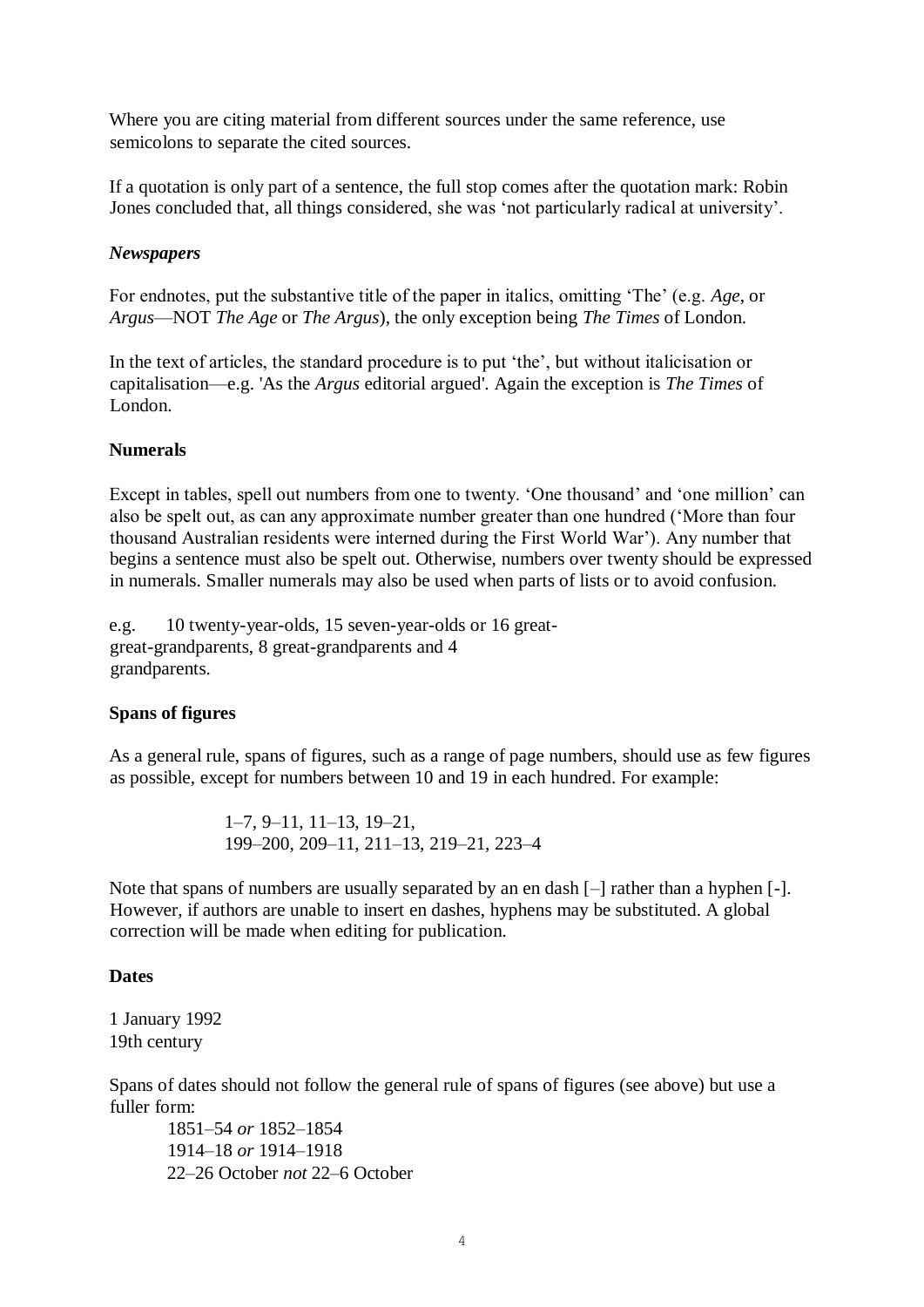## **Currency, Weights and Measures**

With currency, express amounts in the currency applicable at the time—Pounds, shillings and pence before 14 February 1966. Use the appropriate symbols and abbreviations, '£' for pounds, 's' for shillings and 'd' for pence, thus: £10; £10 16s; £10 16s 9d. Giving a contemporary currency equivalent is rarely helpful; the buying power of £10 in 1920 was much greater than that of \$20 today. If you wish to indicate the historical value of an amount, it is much better to give a relevant comparison: '£10, or more than two weeks' wages for a working-man at the time'.

Weights and measures can be left to the discretion of authors, who should feel free to use miles, furlongs, roods and perches, inches, stones and pounds if this seems more appropriate to their article. Discussing the activities of colonial surveyors by using hectares and kilometres would be anachronistic. Conversions can if necessary be included in the endnotes.

## **Punctuation**

Spaces after full stops or colons: one space, not two, is the *Journal* format.

### *Shortened Forms, Abbreviations and Contractions*

The *Journal* no longer uses full stops in abbreviations that consist of more than one capital letter or capital letters only: RSPCA, AIF, ABC, HMAS, USA, PhD, GPO etc. However, unfamiliar abbreviations should be spelt out in full on first citation, followed by the abbreviated form to be used subsequently (in brackets) thus: History Teacher Educators' Network (HTEN).

The abbreviations 'a.m.' and 'p.m.' used in the twelve-hour time system are generally written with full stops and are always in lower case.

We prefer to spell out in full the names of States and Territories: New South Wales, South Australia, Western Australia (**not** West Australia), Australian Capital Territory etc. However, where these names are repeated frequently in an article, the abbreviated forms NSW, SA, WA, ACT etc. can be used in the second and subsequent instances.

For percentages write 'per cent' rather than use the mathematical sign  $(\%).$ 

Contractions take a full stop only if the last letter of the word is not used. So we use 'Mr', 'Mrs', 'Dr' and 'Cr', but 'Prof.'.

Personal initials are formatted as: C.E.W. Bean, E. Gough Whitlam AC QC, Mrs M.A. Leslie.

## *Apostrophes*

The principal use of the apostrophe, normally followed or preceded by *s*, is to indicate possession. Refer to the *Style Manual for Authors, Editors and Printers* for elaboration of this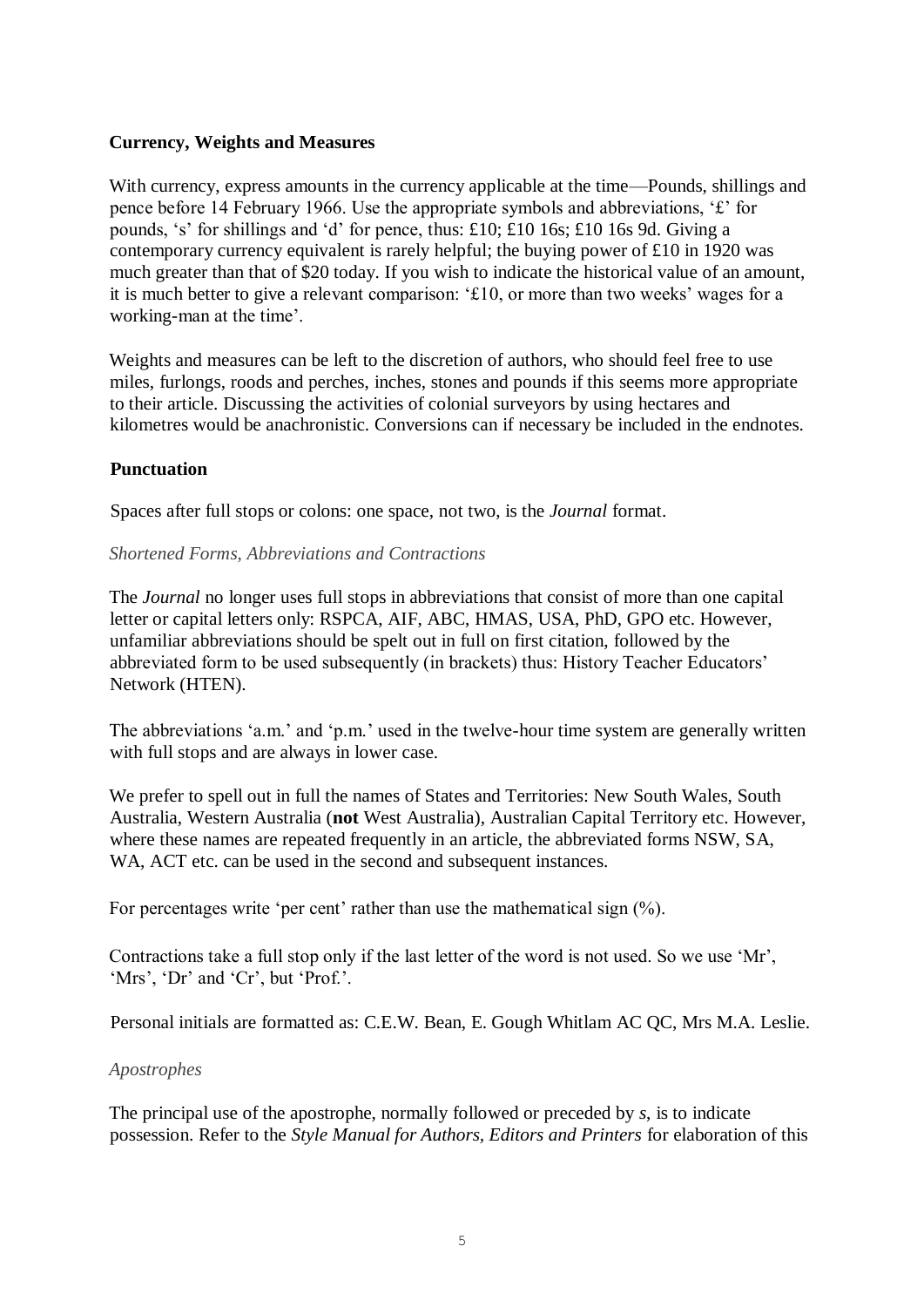usage. Note particularly, however, that the apostrophe does **not** appear in the possessive pronoun *its*.

Plural forms (e.g. 1950s, MPs) never use the apostrophe.

The use of the apostrophe to indicate the omission of letters in abbreviated forms such as 'don't', 'it's', 'I'll', etc. should be avoided. Unless used in a direct quotation, spell out in full: 'do not', 'it is', 'I will'.

## *Semicolons*

Semicolons are normally only used between complete main clauses that are closely related: 'Secondary studentships were reintroduced in 1950 to meet the government's rising need for qualified teachers; for working class students, they met a financial need by providing them with a way of obtaining a tertiary education.'

They may be used with conjunctive adverbs: Columbus sailed to discover India; however, he actually discovered the Caribbean.

Or between items in a list when there are already a lot of commas in the sentence: 'Crime novels can tell historians a lot about the self-images of the times in which they are written, from Agatha Christie's Miss Marple series, which is set in a world of country villages and stately homes; Dorothy Sayers's Lord Peter Wimsey novels, which detail Fen villages and artistic communities in Kirkcudbrightshire; Peter Corris's Cliff Hardy novels, which have depicted the changing highs and lows of Sydney life for over 30 years; and the many American crime novels that feature serial killers or mass murderers.

# *Hyphens and Dashes*

Hyphens are used for compound words: twenty-year-old, open-ended. The most frequent spelling change in English is the change from hyphenated to compound words, so check with a current Macquarie Dictionary, for example, 'semi-colon' is now 'semicolon'; 'socioeconomic' is now 'socioeconomic'.

En dashes are used between ranges of numbers or dates: pp. 97–9, 2008–10.

Em dashes are used to punctuate sentences—closed em dashes—no spaces before or after are the *VHJ* format.

## *Ellipses*

The *VHJ* format is to have a gap before and after: 'Teaching was an excellent occupation for a woman … who wanted to have a career and a family … the same school hours as your children, school holidays … maternity leave.'

# **Spelling**

We use the primary spelling given in the *Macquarie Concise Dictionary*. Hence 'colour',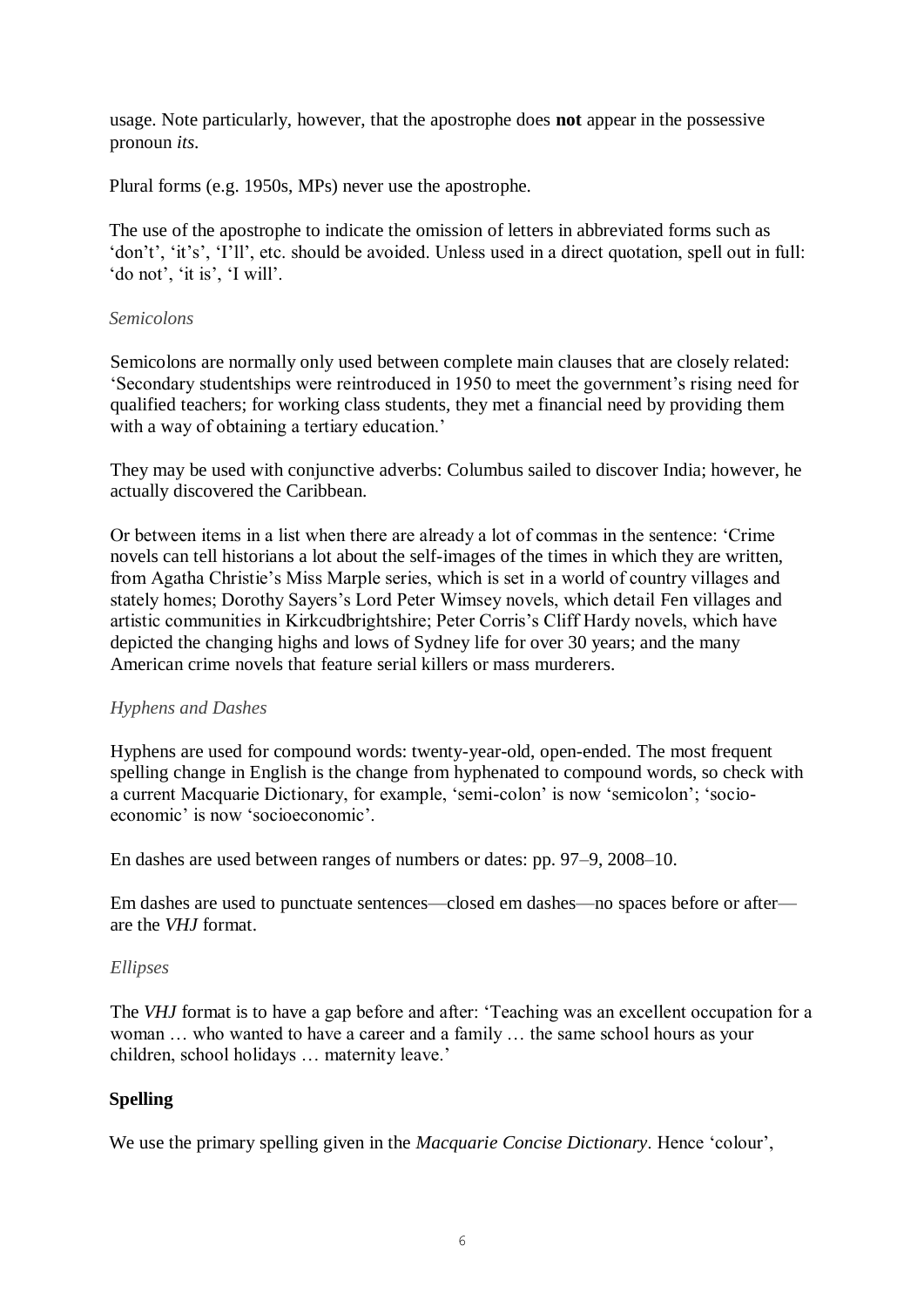'realise', 'program' and 'judgment' (but always use the original spelling when quoting *verbatim* from sources). Where the incorrect spelling of words occurs in quotations, the writer may choose to draw attention to each error by inserting immediately after it the word [*sic*] meaning 'thus' (always italicised and always enclosed in square brackets), but the overuse of *sic* is to be avoided (see also **Quotations** above).

Anglo-Saxon plurals are replacing Greek or Latin ones, so curriculums, referendums and syallabuses are acceptable.

# **Capital Letters**

We use these for proper titles when specifically attached to individuals or groups: So: Cr Jones or Councillor Jones, but Melbourne City councillors

The premier, Mrs Kirner; the governor, Lord Hopetoun; but the Queen; Queen Elizabeth; Governor Macquarie; President Hoover; Prime Minister Gillard The Cain government, the State government The state governor, the prime minister The Labor Party. The National Party government.

Collective nouns should usually take the singular: 'The council decided that it would do nothing'. 'The club decided that it would do nothing'. **'**The committee decided that it would do nothing'.

## **'Which' and 'That'**

It is now common for the relative pronouns 'which' and 'that' to be used interchangeably; however, there are frequent instances when 'that' is the more felicitous usage, and the indiscriminate use of 'which' should be avoided. The rule used to be that 'which' should only be used to commence non-defining, or parenthetical, clauses ('The houses in the street, which were all built of red brick, were uniformly ugly'), whereas 'that' was to be reserved for defining clauses ('Uneasy lies the head that wears a crown'). Note that the 'which' clause in the first example can be removed without affecting the basic meaning of the sentence; the 'that' clause in the second cannot.

The *Style Manual for Authors, Editors and Printers* suggests that, while 'that' can be used only with defining clauses, 'which' may be used with either type of clause. The *Journal*, however, prefers to restrict the use of 'which' to non-defining clauses. As Eric Partridge remarks in *Usage and Abusage: A Guide to Good English*, 'the discrimination between *which*  and *that* … is one of the marks of a stylist'.

The grammar-checking utilities packaged with modern word-processing programs, such as Microsoft *Word*, will prompt the writer to insert a comma in front of a 'which' clause to indicate its parenthetical nature; if no comma is required to preserve the intended meaning of the sentence, then it recommends that 'that' should be used. This is a useful rule of thumb